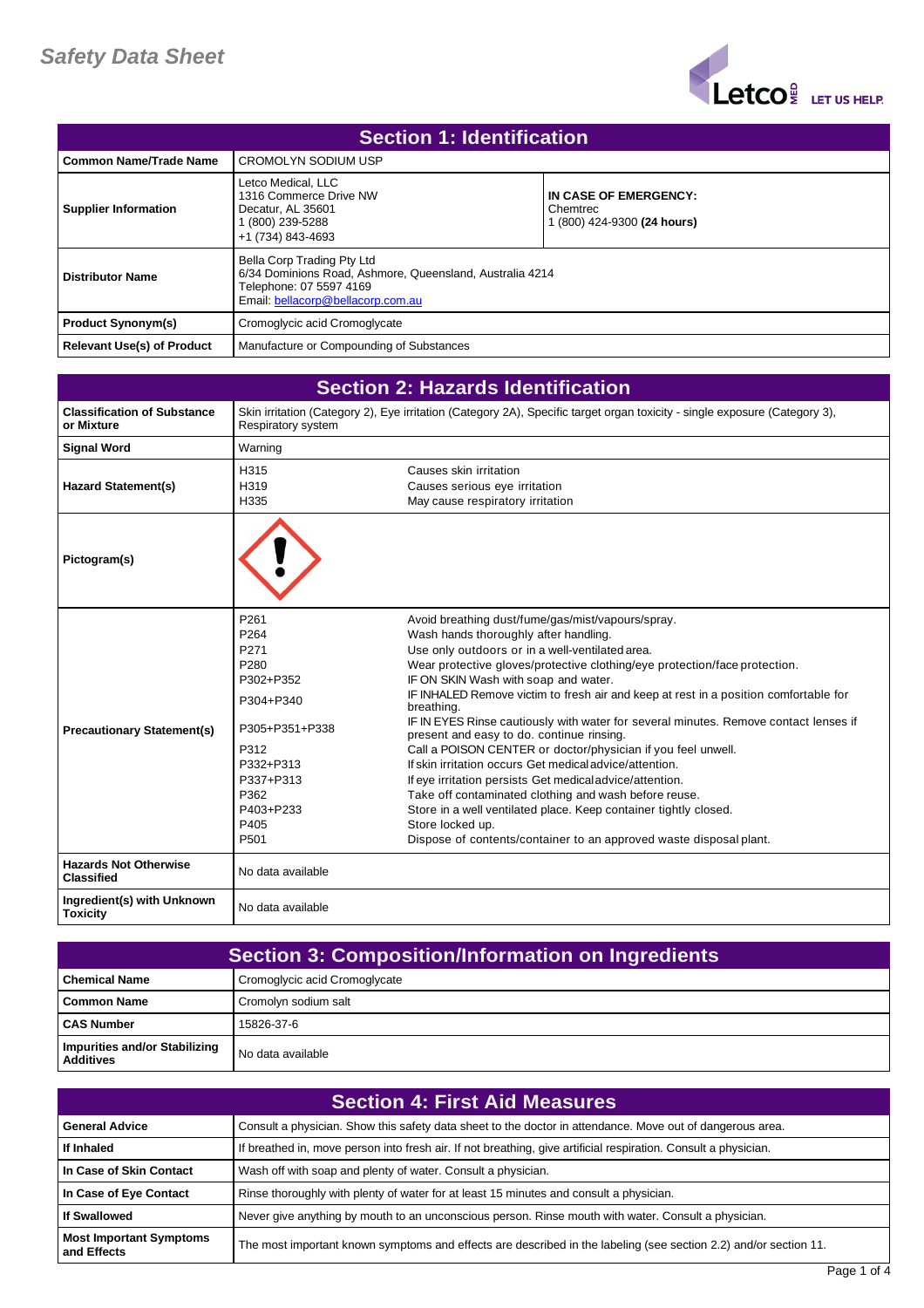| <b>Section 5: Fire Fighting Measures</b>                               |                                                                          |
|------------------------------------------------------------------------|--------------------------------------------------------------------------|
| <b>Suitable Extinguishing</b><br>Media                                 | Use water spray, alcohol-resistant foam, dry chemical or carbon dioxide. |
| <b>Special Hazards Arising</b><br>From the<br><b>Substance/Mixture</b> | Carbon oxides, Sodium oxides                                             |
| Special PPE and/or<br><b>Precautions for Firefighters</b>              | Wear self-contained breathing apparatus for fire-fighting if necessary.  |

| <b>Section 6: Accidental Release Measures</b>                                                  |                                                                                                                                                                |
|------------------------------------------------------------------------------------------------|----------------------------------------------------------------------------------------------------------------------------------------------------------------|
| <b>Personal Precautions,</b><br><b>Protective Equipment and</b><br><b>Emergency Procedures</b> | Use personal protective equipment. Avoid dust formation. Avoid breathing vapours, mist or gas. Ensure adequate<br>ventilation. Avoid breathing dust.           |
| <b>Methods and Materials</b><br><b>Used for Containment</b>                                    | Pick up and arrange disposal without creating dust. Sweep up and shovel. Keep in suitable, closed containers for<br>disposal.                                  |
| <b>Cleanup Procedures</b>                                                                      | Pick up and arrange disposal without creating dust. Sweep up and shovel. Keep in suitable, closed containers for<br>disposal. Do not let product enter drains. |

| <b>Section 7: Handling and Storage</b> |                                                                                                                                                    |
|----------------------------------------|----------------------------------------------------------------------------------------------------------------------------------------------------|
| l Precautions for Safe<br>Handling     | Avoid contact with skin and eyes. Avoid formation of dust and aerosols. Provide appropriate exhaust ventilation at<br>places where dust is formed. |
| <b>Conditions for Safe Storage</b>     | Keep container tightly closed in a dry and well-ventilated place.                                                                                  |

| <b>Section 8: Exposure Controls/Personal Protection</b>                 |                                                                                                                                                                                                                                                                                                                                                                                                                                                                                                     |
|-------------------------------------------------------------------------|-----------------------------------------------------------------------------------------------------------------------------------------------------------------------------------------------------------------------------------------------------------------------------------------------------------------------------------------------------------------------------------------------------------------------------------------------------------------------------------------------------|
| <b>Components with</b><br><b>Workplace Control</b><br><b>Parameters</b> | Contains no substances with occupational exposure limit values.                                                                                                                                                                                                                                                                                                                                                                                                                                     |
| <b>Appropriate Engineering</b><br><b>Controls</b>                       | Handle in accordance with good industrial hygiene and safety practice. Wash hands before breaks and at the end of<br>workday.                                                                                                                                                                                                                                                                                                                                                                       |
| <b>PPE - Eye/Face Protection</b>                                        | Safety glasses with side shields conforming to EN 166 Use equipment for eye protection tested and approved under<br>government standards such as NIOSH (US) or EN 166 (EU).                                                                                                                                                                                                                                                                                                                         |
| <b>PPE - Skin Protection</b>                                            | Handle with gloves. Gloves must be inspected prior to each use. Use proper glove removal technique (without touching<br>glove's outer surface) to avoid skin contact with this product. Dispose of contaminated gloves after use in accordance with<br>applicable laws and good laboratory practices. Wash and dry hands.                                                                                                                                                                           |
| <b>PPE - Body Protection</b>                                            | Impervious clothing. The type of protective equipment must be selected according to the concentration and amount of<br>the dangerous substance at the specific workplace. Handle with gloves. Gloves must be inspected prior to each use. Use<br>proper glove removal technique (without touching glove's outer surface) to avoid skin contact with this product. Dispose<br>of contaminated gloves after use in accordance with applicable laws and good laboratory practices. Wash and dry hands. |
| <b>PPE - Respiratory</b><br><b>Protection</b>                           | For nuisance exposures use type P95 (US) or type P1 (EU EN 143) particle respirator. For higher level protection use<br>type OV/AG/P99 (US) or type ABEK-P2 (EU EN 143) respirators cartridges. Use respirators and components tested and<br>approved under appropriate government standards such as NIOSH (US) or CEN (EU).                                                                                                                                                                        |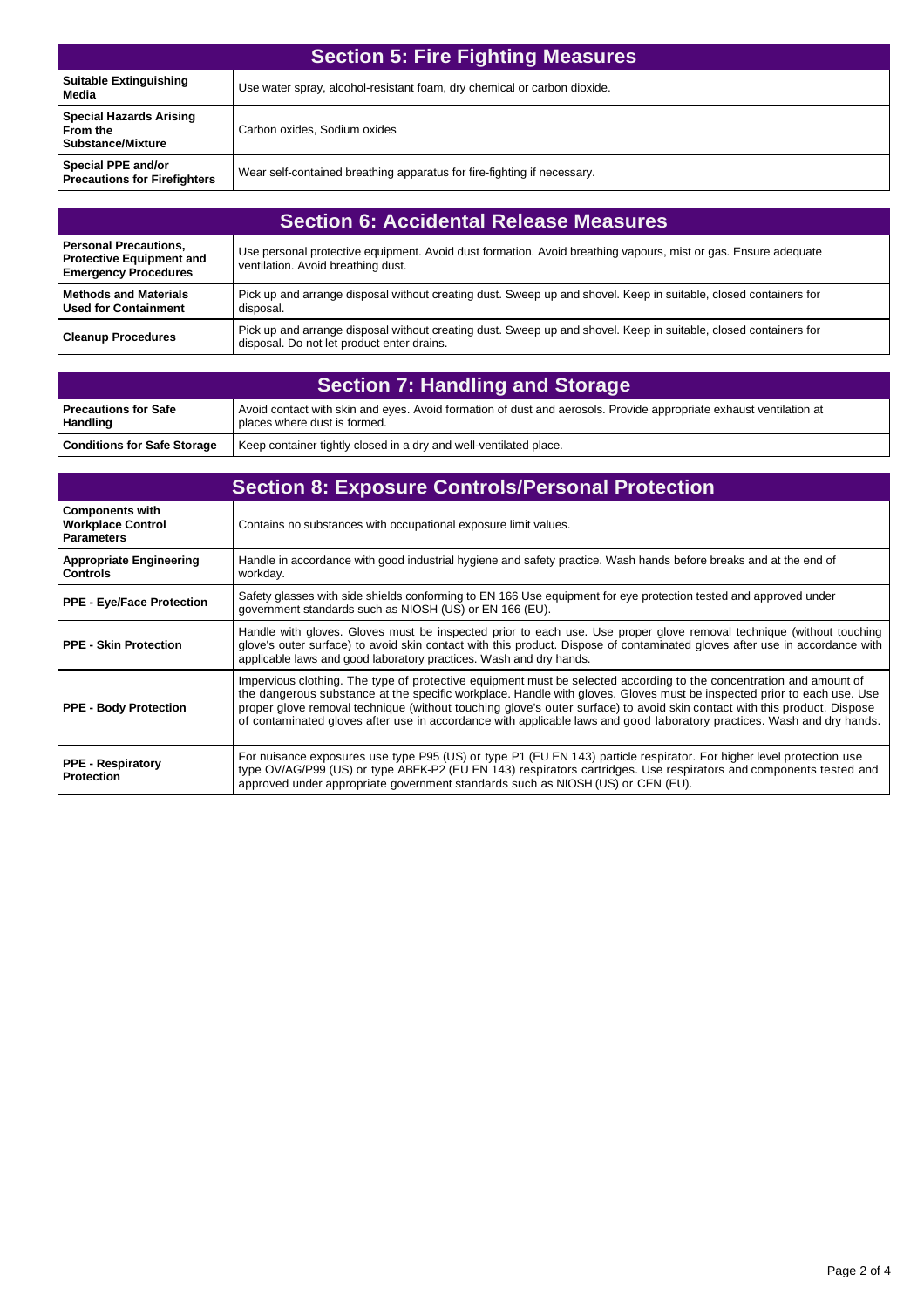| <b>Section 9: Physical and Chemical Properties</b>       |                                       |
|----------------------------------------------------------|---------------------------------------|
| Appearance                                               | Form: Solid Colour: No data available |
| <b>Upper/Lower Flammability</b><br>or Explosive Limits   | No data available                     |
| Odor                                                     | No data available                     |
| <b>Vapor Pressure</b>                                    | No data available                     |
| <b>Odor Threshold</b>                                    | No data available                     |
| <b>Vapor Density</b>                                     | No data available                     |
| pH                                                       | No data available                     |
| <b>Relative Density</b>                                  | No data available                     |
| <b>Melting Point/Freezing</b><br>Point                   | No data available                     |
| <b>Solubility</b>                                        | No data available                     |
| <b>Initial Boiling Point and</b><br><b>Boiling Range</b> | No data available                     |
| <b>Flash Point</b>                                       | No data available                     |
| <b>Evaporation Rate</b>                                  | No data available                     |
| <b>Flammability (Solid, Gas)</b>                         | No data available                     |
| <b>Partition Coefficient</b>                             | No data available                     |
| <b>Auto-Ignition Temperature</b>                         | No data available                     |
| <b>Decomposition</b><br><b>Temperature</b>               | No data available                     |
| <b>Viscosity</b>                                         | No data available                     |

| <b>Section 10: Stability and Reactivity</b>         |                                                 |
|-----------------------------------------------------|-------------------------------------------------|
| Reactivity                                          | No data available                               |
| <b>Chemical Stability</b>                           | Stable under recommended storage conditions.    |
| <b>Possibility of Hazardous</b><br><b>Reactions</b> | No data available                               |
| <b>Conditions to Avoid</b>                          | No data available                               |
| <b>Incompatible Materials</b>                       | No data available                               |
| <b>Hazardous Decomposition</b><br><b>Products</b>   | Other decomposition products- No data available |

| <b>Section 11: Toxicological Information</b>                                  |                                                                                                                                                            |  |
|-------------------------------------------------------------------------------|------------------------------------------------------------------------------------------------------------------------------------------------------------|--|
| <b>Acute Toxicity - LD50 Oral</b>                                             | LD50 Oral - rat - > 11,000 mg/kg                                                                                                                           |  |
| <b>Acute Toxicity - Inhalation</b>                                            | No data available                                                                                                                                          |  |
| <b>Acute Toxicity - Dermal</b>                                                | No data available                                                                                                                                          |  |
| <b>Acute Toxicity - Eye</b>                                                   | No data available                                                                                                                                          |  |
| <b>Skin Corrosion/Irritation</b>                                              | No data available                                                                                                                                          |  |
| <b>Serious Eye</b><br>Damage/Irritation                                       | No data available                                                                                                                                          |  |
| <b>Respiratory or Skin</b><br><b>Sensitization</b>                            | No data available                                                                                                                                          |  |
| <b>Germ Cell Mutagenicity</b>                                                 | No data available                                                                                                                                          |  |
| <b>Carcinogenicity IARC</b>                                                   | No component of this product present at levels greater than or equal to 0.1% is identified as probable, possible or<br>confirmed human carcinogen by IARC. |  |
| <b>Carcinogenicity ACGIH</b>                                                  | No component of this product present at levels greater than or equal to 0.1% is identified as a carcinogen or potential<br>carcinogen by ACGIH.            |  |
| <b>Carcinogenicity NTP</b>                                                    | No component of this product present at levels greater than or equal to 0.1% is identified as a known or anticipated<br>carcinogen by NTP.                 |  |
| <b>Carcinogenicity OSHA</b>                                                   | No component of this product present at levels greater than or equal to 0.1% is identified as a carcinogen or potential<br>carcinogen by OSHA.             |  |
| <b>Reproductive Toxicity</b>                                                  | No data available                                                                                                                                          |  |
| <b>Specific Target Organ</b><br><b>Toxicity - Single Exposure</b>             | Inhalation- May cause respiratory irritation.                                                                                                              |  |
| <b>Specific Target Organ</b><br><b>Toxicity - Repeated</b><br><b>Exposure</b> | No data available                                                                                                                                          |  |
| <b>Aspiration Hazard</b>                                                      | No data available                                                                                                                                          |  |